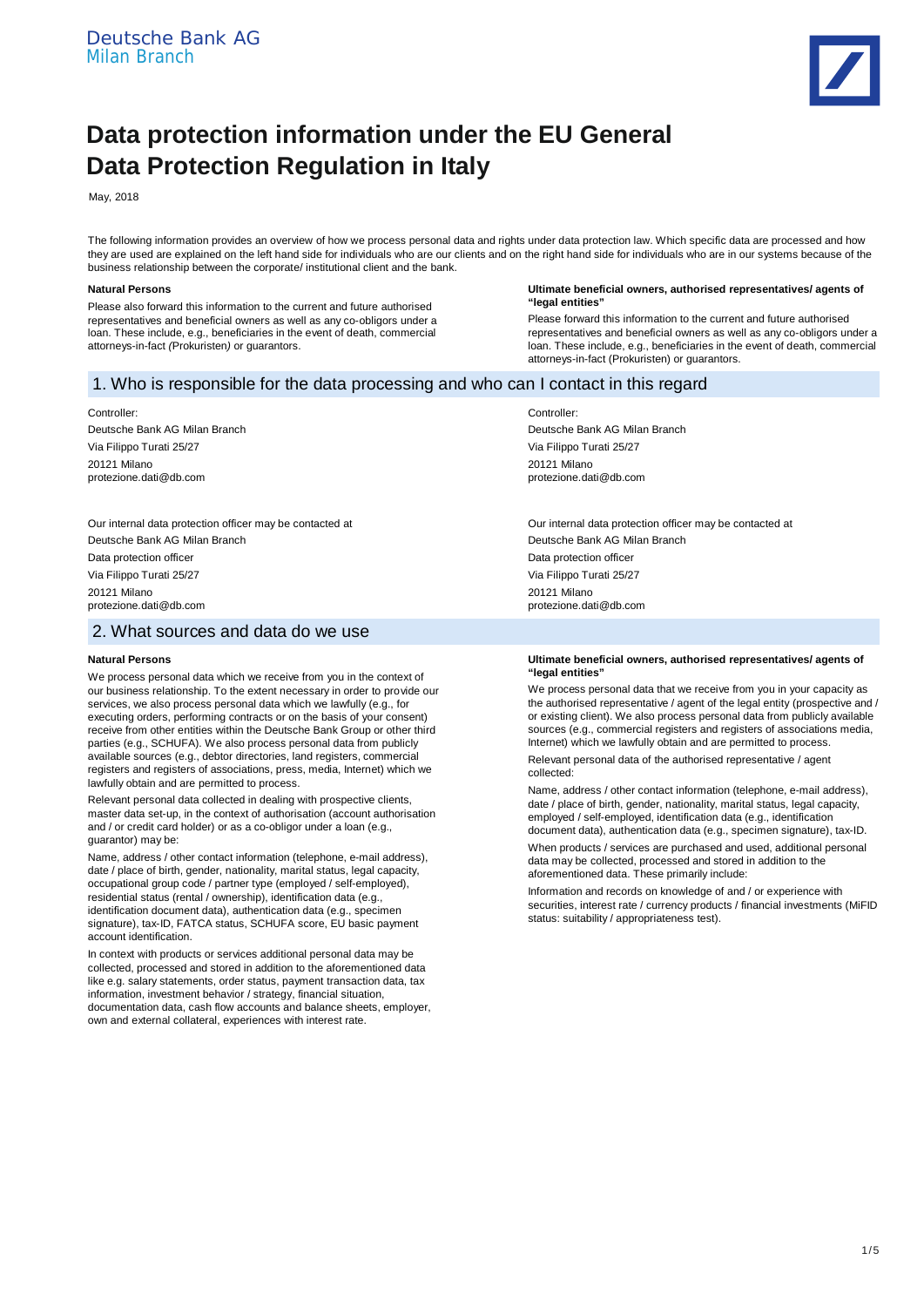

# 3. Why do we process your data (purpose of the processing) and on what legal basis

### **Natural Persons**

We process the aforementioned personal data in compliance with the provisions of the EU General Data Protection Regulation (GDPR) and the applicable local data protection law.

### **a. for the performance of contractual obligations (article 6 (1) b) GDPR)**

The processing of personal data is carried out in order to perform banking transactions and financial services pursuant to contracts with our clients or to take steps at your request prior to entering into a contract.

The purposes of the data processing are primarily dependent on the specific product (see no. 2) and may include, among other things, requirements analyses, advice, asset management and transactional services. For further details on the purpose of the data processing, please refer to the respective contractual documentation and terms and conditions.

### **b. for compliance with a legal obligation (article 6 (1) c) GDPR) or in the public interest (article 6 (1) e) GDPR)**

As a bank, we are also subject to various legal obligations (i.e., statutory requirements, Italian Money Laundering Regulation, tax laws) as well as banking supervisory requirements (e.g., the European Central Bank, the European Banking Supervisory Authority, Deutsche Bundesbank and the German Federal Financial Supervisory Authority (Bundesanstalt für Finanzdienstleistungsaufsicht – BaFin), Bank of Italy and Consob.

Other purposes of processing include credit checks, identity and age verification, anti-fraud and anti-money laundering measures, the satisfaction of tax law control and reporting obligations as well as the assessment and management of risks in the bank and the Group.

#### **c. for the purposes of safeguarding legitimate interests (article 6 (1) f) GDPR)**

Where necessary, we process your data above and beyond the actual performance of our contractual obligations in order to safeguard the legitimate interests pursued by us or by a third party. Examples:

- Consulting and exchanging data with credit agencies (e.g., SCHUFA) to determine credit or default risks and requirements in the case of a garnishment protection account or basic payment account
- Evaluating and optimising procedures for demand analysis and for approaching clients directly; incl. client segmentation and calculating the likelihood of closure.
- Advertising or market and opinion research, to the extent that you have not objected to having your data used
- Asserting legal claims and mounting a defence in the event of litigation
- Ensuring the bank's IT security and IT operations
- Preventing crimes
- Video surveillance to safeguard against trespassers, to gather evidence in the event of robbery or fraud or to document disposals and deposits, e.g., at ATMs
- Measures for building and systems security (e.g., admittance control)
- Measures to ensure against trespassing
- Measures to manage business and further develop services and products
- Group risk management

### **d. on the basis of your consent (article 6 (1) a) GDPR)**

Insofar as you have granted us consent to the processing of personal data for specific purposes (e.g., transfer of data within the association / Group), the lawfulness of such processing is based on your consent. Any consent granted may be revoked at any time. This also applies to the revocation of declarations of consent that are granted to us prior to the entry into force of the EU General Data Protection Regulation, i.e., prior to 25 May 2018.

Please be advised that the revocation shall only have effect for the future. Any processing that was carried out prior to the revocation shall not be affected thereby. You can request a status overview of the consents you have granted from us at any time or view some of them when banking online.

#### **Ultimate beneficial owners, authorised representatives/ agents of "legal entities"**

We process the aforementioned personal data in compliance with the provisions of the General Data Protection Regulation (GDPR) and the applicable local data protection law

#### **a. for the performance of contractual obligations (article 6 (1) b) GDPR)**

The processing of personal data is carried out in order to perform banking transactions and financial services pursuant to contracts with our clients or to take steps prior to entering into a contract.

For further details on the purpose of the data processing, please refer to the respective contractual documentation and terms and conditions.

#### **b. for compliance with a legal obligation (article 6 (1) c) GDPR) or in the public interest (article 6 (1) e) GDPR)**

As a bank, we are also subject to various legal obligations (i.e., statutory requirements, Italian Money Laundering Regulation, tax laws) as well as banking supervisory requirements (e.g., the European Central Bank, the European Banking Supervisory Authority, Deutsche Bundesbank and the German Federal Financial Supervisory Authority (Bundesanstalt für Finanzdienstleistungsaufsicht – BaFin),Bank of Italy and Consob.

The purposes of processing include identity and age verification as well as anti-fraud and anti-money laundering measures.

### **c. for the purposes of safeguarding legitimate interests (article 6 (1) f) GDPR)**

Where necessary, we process your data above and beyond the actual performance of our contractual obligations in order to safeguard the legitimate interests pursued by us or by a third party. Examples:

- Asserting legal claims and mounting a defence in the event of litigation
- Ensuring the bank's IT security and IT operations
- Preventing crimes
- Video surveillance to safeguard against trespassers, to gather evidence in the event of robbery or fraud or to document disposals and deposits, e.g., at ATMs
- Measures for building and systems security (e.g., admittance control)
- Measures to ensure against trespassing

#### **d. on the basis of your consent (article 6 (1) a) GDPR)**

Insofar as you have granted us consent to the processing of personal data for specific purposes (e.g., transfer of data within the association / Group), the lawfulness of such processing is based on your consent.

Any consent granted may be revoked at any time. This also applies to the revocation of declarations of consent that are granted prior to the entry into force of the EU General Data Protection Regulation, i.e., prior to 25 May 2018.

Please be advised that the revocation will only take effect in the future and does not apply to processing carried out prior thereto.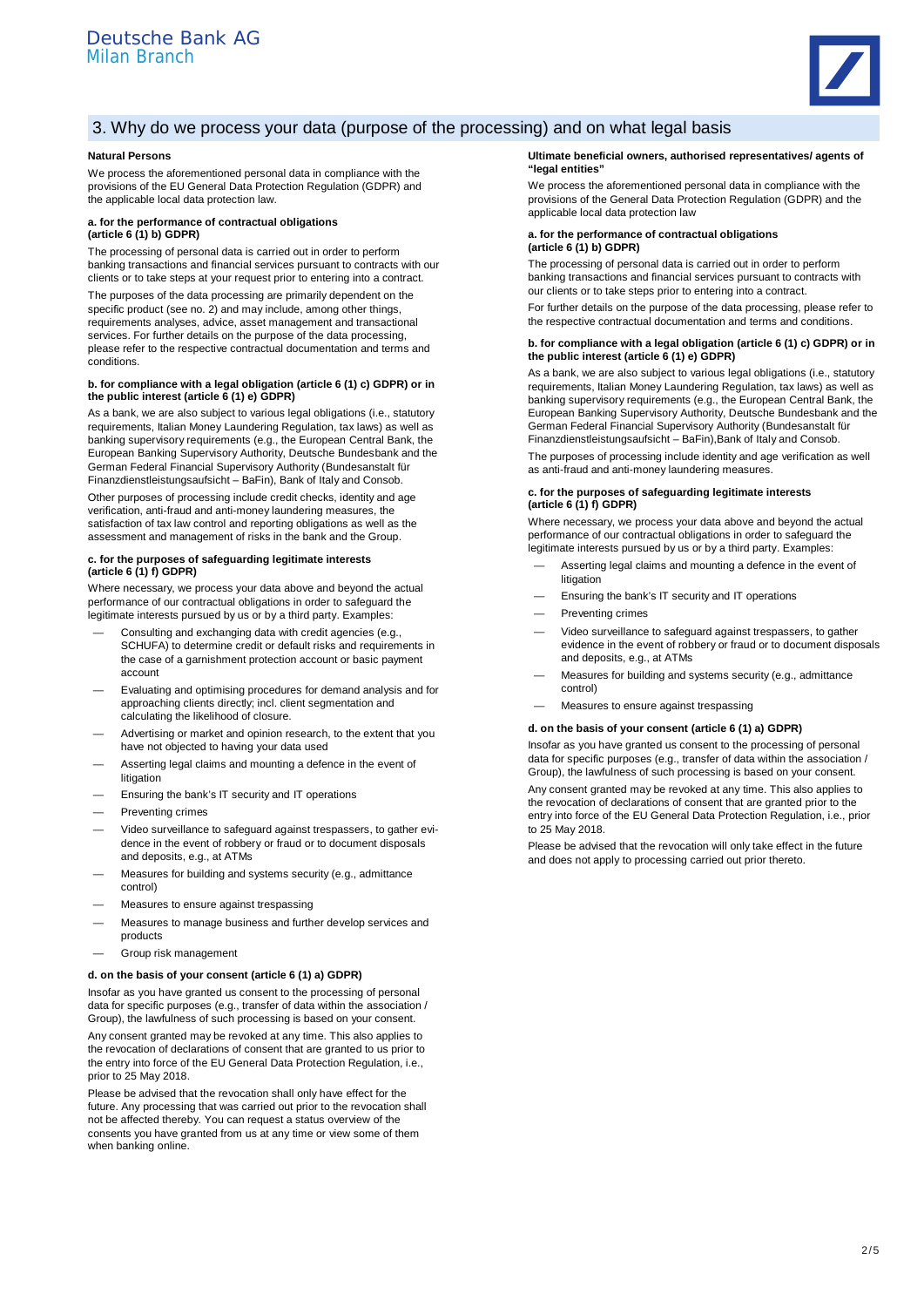# 4. Who receives my data

### **Natural Persons**

Within the bank, those offices are given access to your data which require them in order to perform our contractual and statutory obligations. Service providers and vicarious agents employed by us may also receive data for these purposes if they observe banking secrecy and our written instructions under data protection law. These are mainly companies from the categories listed below.

With regard to the transfer of data to recipients outside the bank, it must first of all be noted that as a bank we are under a duty to maintain secrecy about any customer-related facts and evaluations of which we may have knowledge (Banking secrecy under no. 2 of our General Business Conditions). We may only disclose information about you if we are legally required to do so, if you have given your consent, if we are authorized to provide bank information and / or if processors commissioned by us guarantee compliance with banking secrecy and the provisions of the GDPR /local data protection law.

Under these conditions, recipients of personal data may be, for example:

- Public authorities and institutions (e.g., Deutsche Bundesbank, BaFin, the European Banking Authority, the European Central Bank, tax offices, Bank of Italy and Consob) insofar as a statutory or official obligation exists.
- Other credit and financial services institutions, comparable institutions and processors to whom we transfer personal data in order to perform the business relationship with you. Specifically: processing of bank references, support / maintenance of EDP/ IT applications, archiving, document processing, call centre services, compliance services, controlling, data screening for anti-money laundering purposes, data destruction, purchasing / procurement, space management, real estate appraisals, loan processing service, collateral management, collection, payment card processing (debit card/credit cards), customer management, letter shops, marketing, media technology, reporting, research, risk controlling, expense accounting, telephony, video identification, website management, investment services, share register, fund management, auditing services, payment transactions.

Other recipients of data may be those offices to which you have given your consent to the transfer of data or with respect to which you have exempted us from banking secrecy by agreement or consent.

# 5. Is data transfer to a third country or to an international organisation

### **Natural Persons**

Data will only be transferred to countries outside the EU or the EEA (socalled third countries) if this is required for the execution of your orders (e.g. payment and securities orders), prescribed by law (e.g., reporting obligations under tax law), if you have given us your consent or in the context of commissioned data processing. If service providers in a third country are used, they are obligated to comply with the data protection level in Europe in addition to written instructions by agreement of the EU standard contractual clauses.

# 6. How long will my data be stored

#### **Natural Persons**

We process and store your personal data as long as it is necessary for the performance of our contractual and statutory obligations. In this regard, it should be noted that our business relationship is a continuing obligation designed to last for several years.

If the data are no longer required for the performance of our contractual and statutory obligations, they are regularly deleted, unless their further processing (for a limited time) is necessary for the following purposes:

- Compliance with records retention periods under civil, commercial and tax law.
- Preservation of evidence within the scope of statutes of limitations.



**"legal entities"**

Within the bank, those offices are given access to your data which require them in order to perform our contractual and statutory obligations. Service providers and vicarious agents employed by us may also receive data for these purposes if they observe banking secrecy and our written instructions under data protection law.

With regard to the transfer of data to recipients outside the bank, it must first of all be noted that as a bank we are under a duty to maintain secrecy about any customer-related facts and evaluations (applies equally to authorized representatives / agents) of which we may have knowledge (Banking secrecy under our General Business Conditions).

We may only disclose information about you if we are legally required to do so, if you have given your consent and / or if processors commissioned by us guarantee compliance with banking secrecy and the provisions of the GDPR / local data protection law.

#### **Ultimate beneficial owners, authorised representatives / agents of "legal entities"**

Data will only be transferred to countries outside the EU or the EEA (socalled third countries) if this is required for the execution of your client´s orders (e.g. payment and securities orders), prescribed by law (e.g., reporting obligations under tax law), if you have given us your consent or in the context of commissioned data processing. If service providers in a third country are used, they are obligated to comply with the data protection level in Europe in addition to written instructions by agreement of the EU standard contractual clauses.

### **Ultimate beneficial owners, authorised representatives / agents of "legal entities"**

We process and store your personal data as long as you are authorized to represent the respective legal entity in dealings with us.

If the data are no longer required for the performance of our contractual and statutory obligations, they are regularly deleted, unless their further processing (for a limited time) is necessary for the following purposes:

- Compliance with records retention periods under civil, commercial and tax law.
- Preservation of evidence within the scope of statutes of limitations.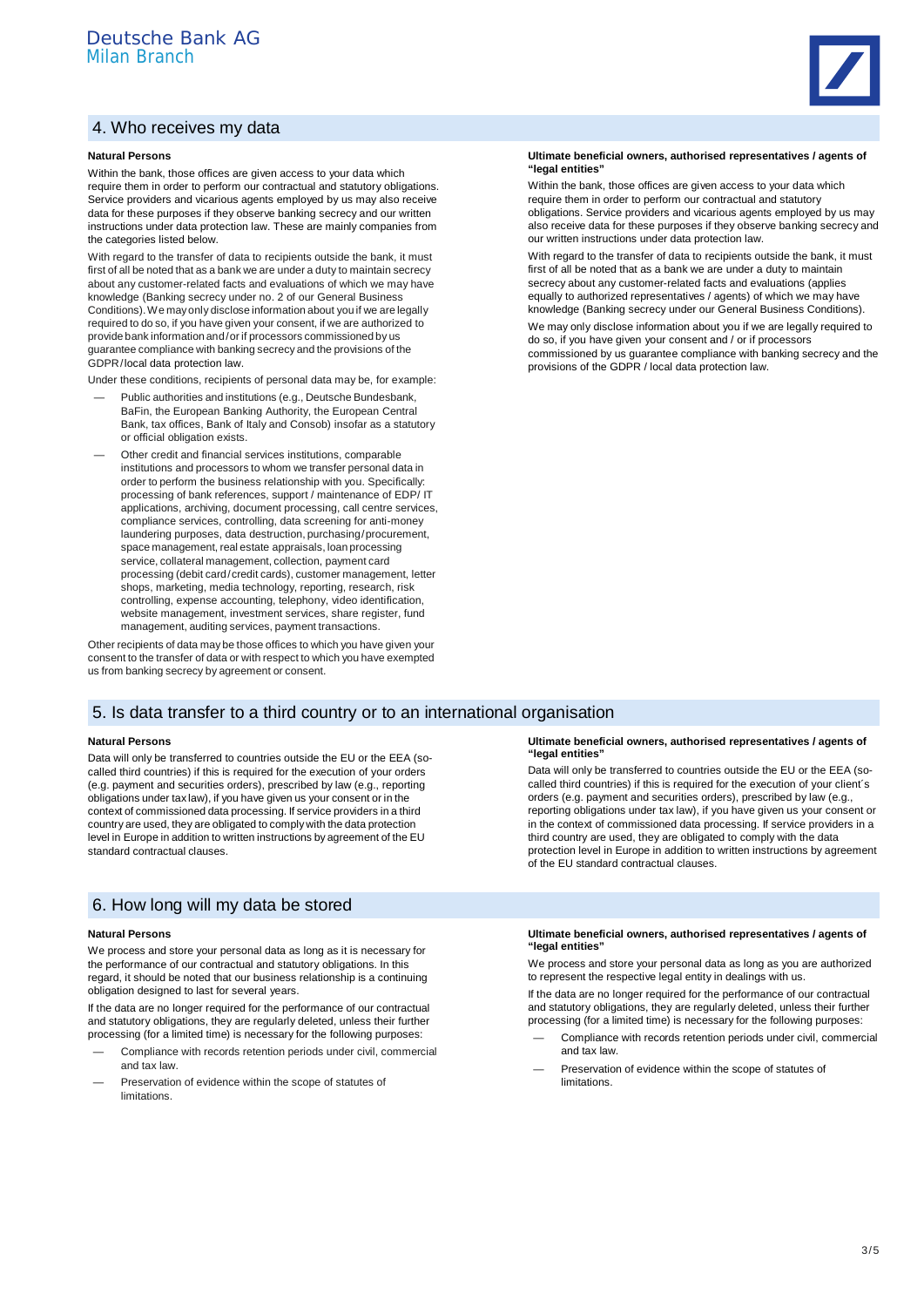

# 7. What data protection rights do I have

### **Natural Persons**

Every data subject has a right of access (article 15 GDPR), a right to rectification (article 16 GDPR), a right to erasure (article 17 GDPR), a right to restriction of processing (article 18 GDPR), a right to object (article 21 GDPR) and a right to data portability (article 20 GDPR). Data subjects also have a right to lodge a complaint with a supervisory authority (article 77 GDPR).

You may revoke your consent to the processing of personal data at any time. This also applies to the revocation of declarations of consent that are granted prior to the entry into force of the EU General Data Protection Regulation, i.e., prior to 25 May 2018. Please be advised that the revocation will only take effect in the future. Any processing that was carried out prior to the revocation shall not be affected thereby.

## 8. Am I under obligations to provide data

### **Natural Persons**

Within the scope of our business relationship, you must provide personal data which is necessary for the initiation and execution of a business relationship and the performance of the associated contractual obligations or which we are legally obligated to collect. As a rule, we would not be able to enter into any contract or execute the order without these data or we may no longer be able to carry out an existing contract and would have to terminate it.

In particular, provisions of money laundering law require that we verify your identity before entering into the business relationship, for example, by means of your identity card and that we record your name, place of birth, date of birth, nationality and your residential address. In order for us to be able to comply with this statutory obligation, you must provide us with the necessary information and documents in accordance with section 4(6) GWG and notify us without undue delay of any changes that may arise during the course of the business relationship. If you do not provide us with the necessary information and documents, we will not be allowed to enter into or continue your requested business relationship.

**Ultimate beneficial owners, authorised representatives / agents of "legal entities"**

Every data subject has a right of access (article 15 GDPR), a right to rectification (article 16 GDPR), a right to erasure (article 17 GDPR), a right to restriction of processing (article 18 GDPR), a right to object (article 21 GDPR) and a right to data portability (article 20 GDPR). Data subjects also have a right to lodge a complaint with a supervisory authority (article 77 GDPR).

You may revoke your consent to the processing of personal data at any time. This also applies to the revocation of declarations of consent that are granted prior to the entry into force of the EU General Data Protection Regulation, i.e., prior to 25 May 2018. Please be advised that the revocation will only take effect in the future. Any processing that was carried out prior to the revocation shall not be affected thereby.

### **Ultimate beneficial owners, authorised representatives / agents of "legal entities"**

Within the scope of our business relationship with the legal entity you represent in dealings with us, you must provide personal data which is necessary for accepting and executing any representative authority / authorization and the performance of the associated contractual obligations or which we are legally obligated to collect. As a rule, we would not be able to accept you as the authorized representative / agent without these data or we would have to revoke any existing representative authority / authorization.

In particular, provisions of money laundering law require that we verify your identity before establishing the authority / authorization, for example, by means of your identity card and that we record your name, place of birth, date of birth, nationality and your residential address. In order for us to be able to comply with this statutory obligation, you must provide us with the necessary information and documents in accordance with section 4 (6) GWG and notify us without undue delay of any changes that may arise during the course of the business relationship. If you do not provide us with the necessary information and documents, we will not be allowed to institute or continue the representative authority / authorization requested by the respective legal entity

# 9. To what extent is automated decision making (including profiling) carried out

### **Natural Persons**

As a rule, we do not make decisions based solely on automated processing das defined in article 22 GDPR to establish and implement the business relationship. If we use these procedures in individual cases, we will inform you of this separately, provided that this is prescribed by law.

# 10. Is profiling used

### **Natural Persons**

In some cases, we process your data automatically with the aim of evaluating certain personal aspects (profiling). For instance, we use profiling in the following cases:

- We are required by law to take anti-money laundering and antifraud measures. Data evaluations are also carried out (in payment transactions, among other things) in this context. These measures also serve to protect you.
- In order to provide you with targeted information and advice on products, we use evaluation tools. These enable demand-oriented communication and advertising, including market and opinion research.
- We use scoring to assess your creditworthiness. We calculate the likelihood that a given client will meet their contractual payment obligations. The calculation may include, for example, income levels, expenses, existing liabilities, occupation, length of employment, experiences from the previous business relationship, repayment of prior loans in accordance with the contract, and information from credit agencies. Scoring is based on a mathematically and statistically recognized and proven procedure. The calculated score values assist us in our decision-making and are incorporated into ongoing risk management.